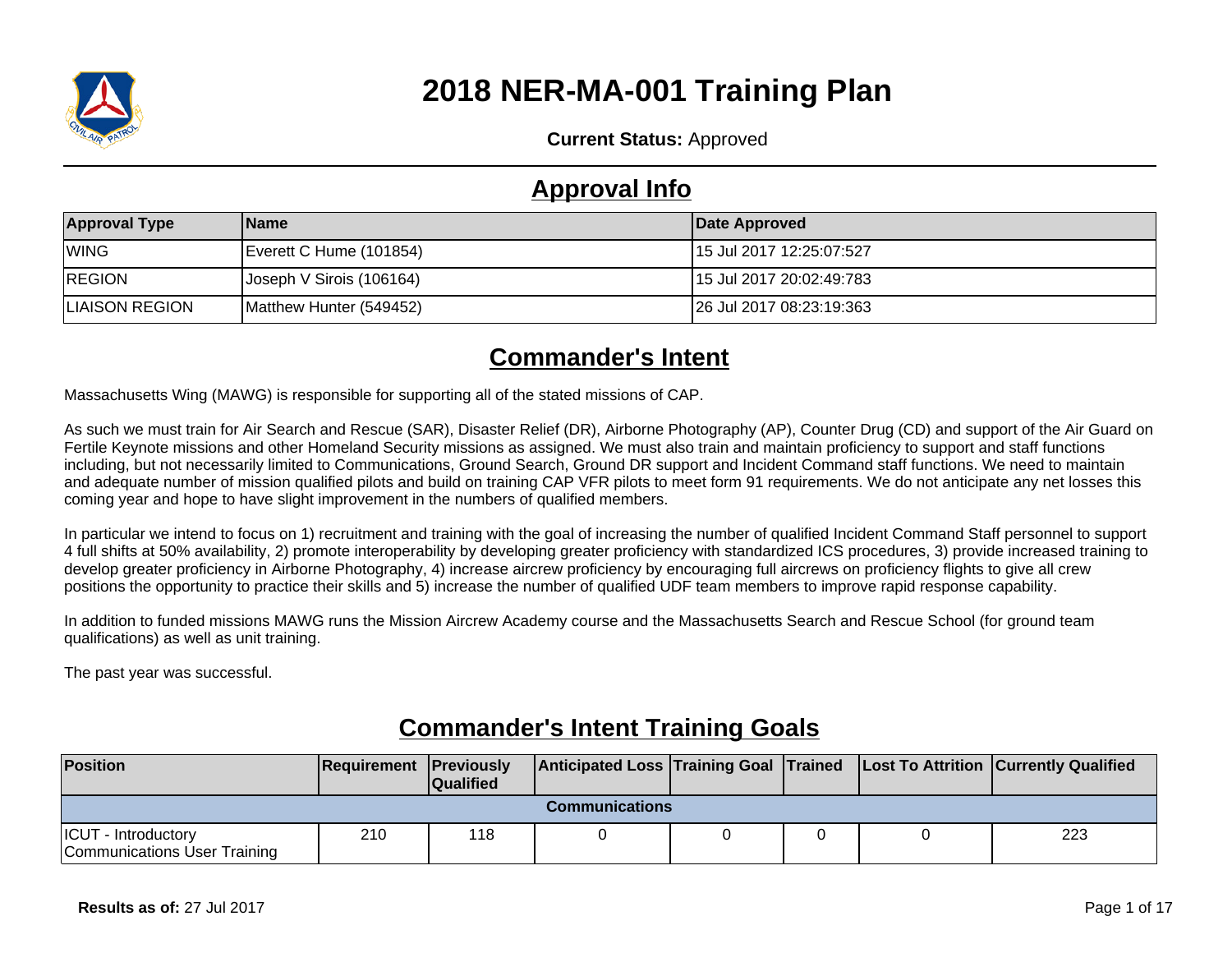| <b>Counter Drug</b>                                                                         |                |                 |                |                |                |                |                 |  |  |  |  |
|---------------------------------------------------------------------------------------------|----------------|-----------------|----------------|----------------|----------------|----------------|-----------------|--|--|--|--|
| CD - Counterdrug                                                                            | 15             | 20              | $\Omega$       | $\mathbf 0$    | 0              | 0              | 16              |  |  |  |  |
| <b>Emergency Services</b>                                                                   |                |                 |                |                |                |                |                 |  |  |  |  |
| ADIS - Aerial Digital Imaging<br>System Operator                                            | 0              | 0               | $\Omega$       | 0              | 0              | $\mathbf 0$    | $\overline{2}$  |  |  |  |  |
| <b>AOBD - Air Operations Branch</b><br><b>Director</b>                                      | $\, 8$         | 9               | $\mathbf{0}$   | $\mathbf 0$    | $\overline{0}$ | $\mathbf 0$    | 11              |  |  |  |  |
| AP - Airborne Photographer                                                                  | 16             | 13              | $\overline{0}$ | $\mathbf 0$    | $\Omega$       | $\overline{0}$ | 16              |  |  |  |  |
| <b>CERT - Community Emergency</b><br>Response Team                                          | $\mathbf 0$    | 9               | $\mathbf 0$    | $\mathbf 0$    | $\Omega$       | $\overline{0}$ | 15              |  |  |  |  |
| CUL - Communications Unit Leader                                                            | 8              | 9               | $\mathbf 0$    | $\mathbf 0$    | $\mathbf 0$    | $\mathbf 0$    | 9               |  |  |  |  |
| <b>FASC - Finance/Admin Section</b><br>Chief                                                | 8              | 3               | $\mathbf 0$    | $\mathbf 0$    | $\mathbf 0$    | $\mathbf 0$    | $\mathbf{3}$    |  |  |  |  |
| <b>FLM - Flight Line Marshaller</b>                                                         | $\overline{4}$ | 2               | $\mathbf 0$    | $\mathbf 0$    | $\mathbf 0$    | $\mathbf 0$    | $\overline{7}$  |  |  |  |  |
| <b>FLS</b> - Flight Line Supervisor                                                         | $\mathbf{1}$   | $\mathbf{1}$    | $\mathbf 0$    | $\mathbf 0$    | $\overline{0}$ | $\mathbf 0$    | $\overline{2}$  |  |  |  |  |
| <b>GBD - Ground Branch Director</b>                                                         | $\, 8$         | 8               | $\mathbf 0$    | $\mathbf 0$    | $\mathbf 0$    | $\mathbf 0$    | $\overline{7}$  |  |  |  |  |
| <b>GIIEP - Geospatial Information</b><br>Interoperability Exploitation Portable<br>Operator | $\overline{4}$ | $\Omega$        | $\Omega$       | $\Omega$       | $\Omega$       | $\Omega$       | $\mathbf{1}$    |  |  |  |  |
| <b>GTL - Ground Team Leader</b>                                                             | 8              | 10              | $\mathbf 0$    | $\mathbf 0$    | $\mathbf 0$    | $\mathbf 0$    | 10 <sup>1</sup> |  |  |  |  |
| <b>GTM1 - Ground Team Member</b><br>Level 1                                                 | $6\phantom{1}$ | 16              | $\overline{0}$ | $\mathbf 0$    | $\overline{0}$ | $\mathbf 0$    | 12              |  |  |  |  |
| GTM2 - Ground Team Member<br>Level 2                                                        | 12             | 21              | $\mathbf{0}$   | $\mathbf 0$    | $\mathbf 0$    | $\mathbf 0$    | 18              |  |  |  |  |
| GTM3 - Ground Team Member<br>Level 3                                                        | 25             | 37              | $\overline{0}$ | $\mathbf 0$    | $\Omega$       | $\mathbf 0$    | 36              |  |  |  |  |
| IC1 - Incident Commander Level 1                                                            | $\mathbf{1}$   | $\mathbf 0$     | $\mathbf 0$    | $\mathbf 0$    | $\overline{0}$ | $\mathbf 0$    | $\mathbf 0$     |  |  |  |  |
| IC2 - Incident Commander Level 2                                                            | $\overline{2}$ | 3               | $\overline{0}$ | $\mathbf 0$    | $\overline{0}$ | $\mathbf 0$    | $\mathbf{1}$    |  |  |  |  |
| IC3 - Incident Commander Level 3                                                            | 8              | $6\phantom{1}$  | $\mathbf 0$    | $\overline{0}$ | $\mathbf 0$    | $\mathbf 0$    | 5               |  |  |  |  |
| LO - Liaison Officer                                                                        | $\, 8$         | $5\phantom{.0}$ | $\mathbf 0$    | $\mathbf 0$    | $\Omega$       | $\mathbf 0$    | 3               |  |  |  |  |
| LSC - Logistics Section Chief                                                               | 8              | 3               | $\mathbf 0$    | $\mathbf 0$    | $\mathbf 0$    | $\mathbf 0$    | $\overline{2}$  |  |  |  |  |
| MC - Mission Chaplain                                                                       | $\mathbf{1}$   | $\mathbf{1}$    | $\mathbf 0$    | $\mathbf 0$    | $\mathbf 0$    | $\mathbf 0$    | $\mathbf{1}$    |  |  |  |  |
| MFC - Mountain Flying Certification                                                         | $\mathbf 0$    | $\overline{2}$  | $\mathbf 0$    | $\mathbf 0$    | $\mathbf 0$    | $\mathbf 0$    | $\mathbf 0$     |  |  |  |  |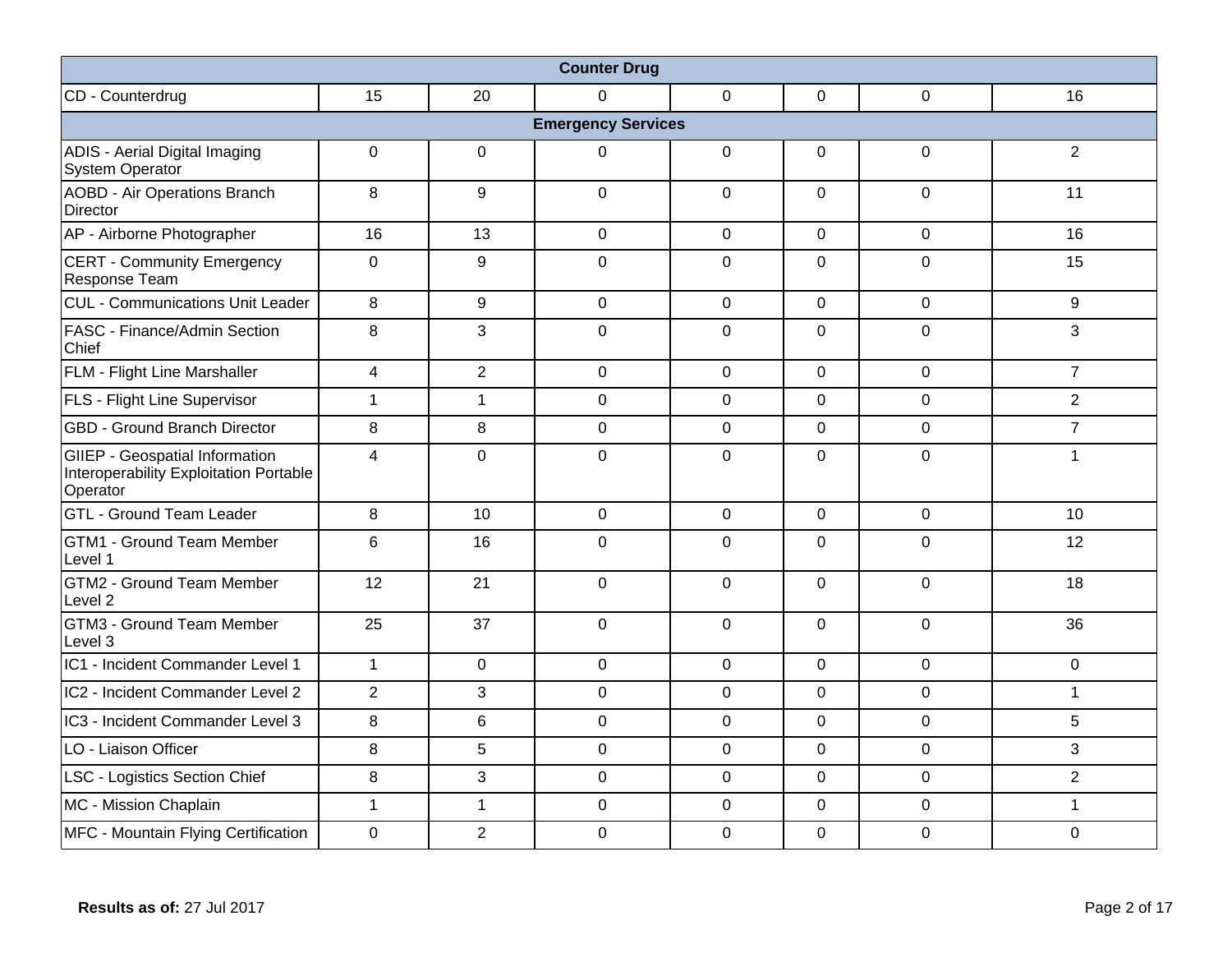| MO - Mission Observer                        | 40               | 34               | $\mathbf 0$      | $\mathbf 0$    | $\mathbf 0$    | $\mathbf 0$    | 41             |
|----------------------------------------------|------------------|------------------|------------------|----------------|----------------|----------------|----------------|
| MP - SAR/DR Mission Pilot                    | 20               | 15               | $\overline{0}$   | $\mathbf 0$    | $\mathbf 0$    | $\overline{0}$ | 14             |
| MRO - Mission Radio Operator                 | 40               | 45               | $\pmb{0}$        | $\mathbf 0$    | $\Omega$       | $\mathbf 0$    | 41             |
| MS - Mission Scanner                         | 50               | 60               | $\mathbf 0$      | $\mathbf 0$    | $\mathbf 0$    | $\mathbf 0$    | 56             |
| <b>MSA - Mission Staff Assistant</b>         | 40               | 39               | $\mathbf 0$      | $\mathbf 0$    | $\mathbf 0$    | $\mathbf 0$    | 33             |
| MSO - Mission Safety Officer                 | 8                | 12               | $\mathbf 0$      | $\mathbf 0$    | $\mathbf 0$    | $\mathbf 0$    | 9              |
| OSC - Operations Section Chief               | 8                | $6\phantom{1}$   | $\mathbf 0$      | $\mathbf 0$    | $\mathbf 0$    | $\mathbf 0$    | 5              |
| PIO - Public Information Officer             | 8                | 6                | $\mathbf 0$      | $\overline{0}$ | $\mathbf 0$    | $\mathbf 0$    | 5              |
| <b>PSC - Planning Section Chief</b>          | 8                | 8                | $\mathbf 0$      | $\mathbf 0$    | $\mathbf 0$    | $\mathbf 0$    | 5              |
| SMC/BISC - AFRCC SAR<br>Management Course    | 20               | 14               | $\pmb{0}$        | $\overline{0}$ | $\Omega$       | $\overline{0}$ | 14             |
| SPC - National Inland SAR Planning<br>Course | $\overline{4}$   | 2                | $\mathbf 0$      | $\mathbf 0$    | $\Omega$       | $\Omega$       | 3              |
| <b>TMP - Transport Mission Pilot</b>         | 20               | 30               | $\mathbf 0$      | $\mathbf 0$    | $\overline{0}$ | $\mathbf 0$    | 19             |
| <b>UDF - Urban Direction Finding</b><br>Team | 40               | 36               | $\mathbf 0$      | $\mathbf 0$    | $\mathbf 0$    | $\mathbf 0$    | 31             |
| WS - Water Survival                          | $\mathbf 0$      | $\mathbf 0$      | $\overline{0}$   | $\overline{0}$ | $\overline{0}$ | $\overline{0}$ | $\overline{2}$ |
|                                              |                  |                  | <b>Stan/Eval</b> |                |                |                |                |
| ATC - Auto Tow Crew Member                   | 0                | $\boldsymbol{0}$ | $\pmb{0}$        | $\mathbf 0$    | $\mathbf 0$    | $\mathbf 0$    | $\mathbf 0$    |
| <b>ATE - Auto Tow Evaluator</b>              | $\overline{0}$   | $\mathbf 0$      | $\mathbf 0$      | $\mathbf 0$    | $\mathbf 0$    | $\mathbf 0$    | $\mathbf 0$    |
| ATI - Auto Tow Instructor                    | $\mathbf 0$      | $\mathbf 0$      | $\pmb{0}$        | $\mathbf 0$    | $\overline{0}$ | $\mathbf 0$    | $\mathbf 0$    |
| ATO - Auto Tow Operator                      | $\mathbf 0$      | $\mathbf 0$      | $\mathbf 0$      | $\mathbf 0$    | $\mathbf 0$    | $\mathbf 0$    | $\mathbf 0$    |
| <b>Balloon Pilot</b>                         | 0                | $\mathbf 0$      | $\mathbf 0$      | $\mathbf 0$    | $\mathbf 0$    | $\overline{0}$ | $\mathbf 0$    |
| Check Pilot - Airplane                       | $\overline{7}$   | $\sqrt{5}$       | $\pmb{0}$        | $\mathbf 0$    | $\overline{0}$ | $\mathbf 0$    | 5              |
| Check Pilot - Balloon                        | 0                | $\pmb{0}$        | $\pmb{0}$        | $\mathbf 0$    | $\Omega$       | $\mathbf 0$    | $\mathbf 0$    |
| Check Pilot - G1000                          | 5                | $\overline{4}$   | $\mathbf 0$      | $\mathbf 0$    | $\mathbf 0$    | $\mathbf 0$    | $\overline{4}$ |
| Check Pilot - Glider                         | $\boldsymbol{0}$ | $\mathbf 0$      | $\pmb{0}$        | $\mathbf 0$    | $\mathbf{0}$   | $\mathbf 0$    | $\mathbf 0$    |
| Check Pilot Examiner - Airplane              | $\overline{4}$   | $\overline{4}$   | $\mathbf 0$      | $\overline{0}$ | $\overline{0}$ | $\mathbf 0$    | $\overline{4}$ |
| Check Pilot Examiner - Balloon               | $\boldsymbol{0}$ | $\pmb{0}$        | $\pmb{0}$        | $\mathbf 0$    | $\mathbf 0$    | $\mathbf 0$    | $\mathbf 0$    |
| Check Pilot Examiner - Glider                | 0                | $\mathbf 0$      | $\mathbf 0$      | $\mathbf 0$    | $\overline{0}$ | $\mathbf 0$    | $\mathbf 0$    |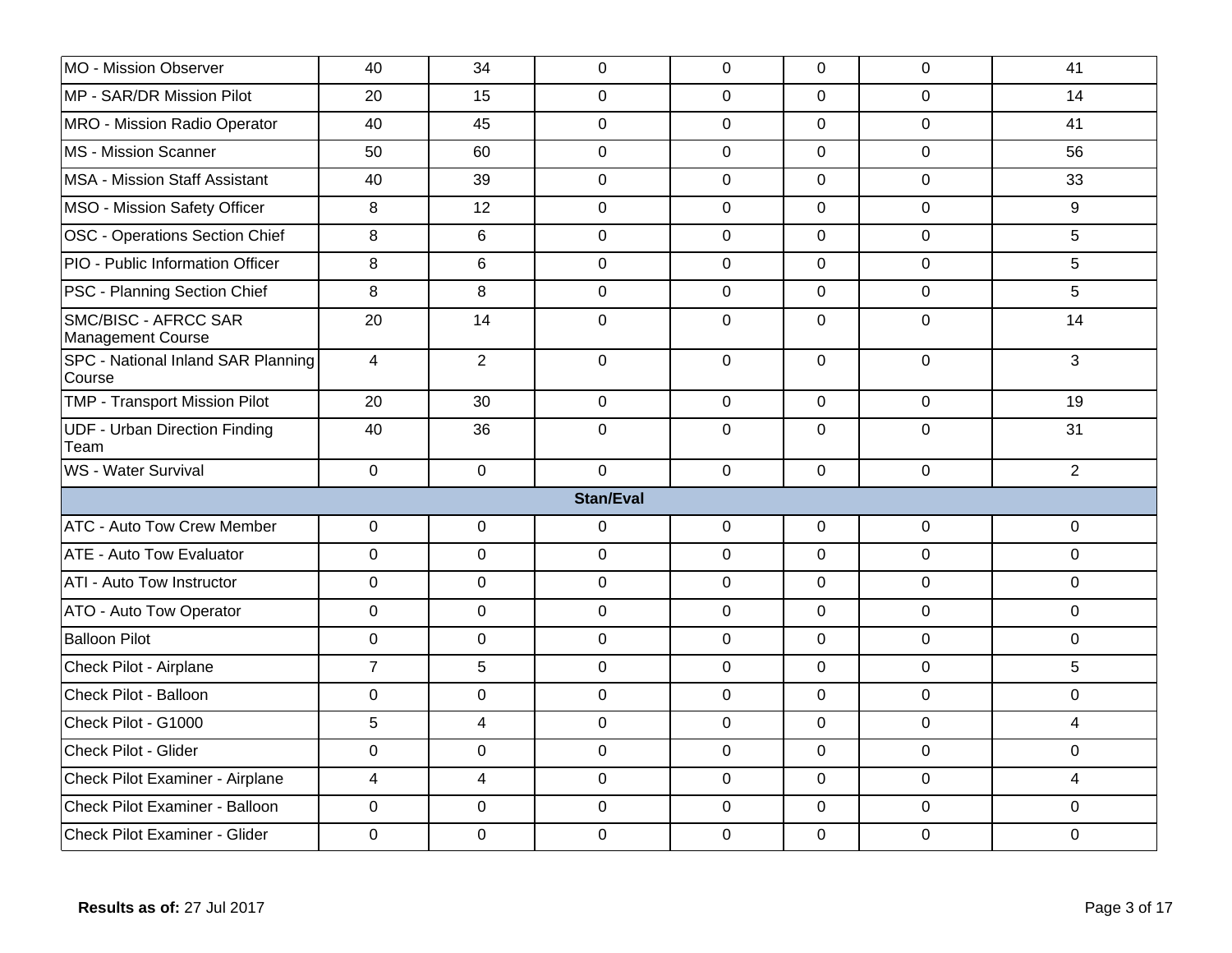| Glider Pilot                       | $\pmb{0}$    | $\mathbf 0$    | $\mathbf 0$  | $\mathbf 0$    | $\overline{0}$ | $\mathbf 0$    | $\mathbf 0$    |
|------------------------------------|--------------|----------------|--------------|----------------|----------------|----------------|----------------|
| Instructor Pilot - Airplane        | 10           | $\overline{7}$ | $\mathbf{0}$ | $\mathbf 0$    | $\mathbf 0$    | $\mathbf 0$    | 6              |
| Instructor Pilot - Balloon         | 0            | 0              | 0            | 0              | $\overline{0}$ | $\mathbf 0$    | 0              |
| Instructor Pilot - G1000           | $\mathbf{0}$ | $\overline{4}$ | $\mathbf 0$  | $\overline{0}$ | $\overline{0}$ | $\mathbf 0$    | $\overline{4}$ |
| Instructor Pilot - Glider          | $\Omega$     | $\mathbf 0$    | $\mathbf 0$  | $\Omega$       | $\Omega$       | $\mathbf 0$    | $\Omega$       |
| <b>Instructor Pilot - Tow</b>      | $\Omega$     | $\Omega$       | $\mathbf 0$  | $\Omega$       | $\Omega$       | $\overline{0}$ | $\Omega$       |
| <b>Instrument Pilot</b>            | 15           | 15             | 0            | 0              | $\overline{0}$ | 0              | 13             |
| Instrument Pilot - G1000           | 8            | 10             | $\mathbf 0$  | $\mathbf 0$    | $\overline{0}$ | $\mathbf 0$    | 6              |
| <b>Mission Check Pilot</b>         | 6            | 6              | $\mathbf 0$  | $\mathbf 0$    | $\mathbf{0}$   | $\mathbf 0$    | 6              |
| Mission Check Pilot - G1000        | 5            | $6\phantom{1}$ | $\mathbf 0$  | $\mathbf 0$    | $\overline{0}$ | $\mathbf 0$    | 5              |
| Mission Check Pilot Examiner       | 4            | $\overline{4}$ | $\mathbf 0$  | $\mathbf 0$    | $\overline{0}$ | $\mathbf 0$    | 4              |
| <b>Orientation Pilot - AFROTC</b>  | 13           | 15             | $\mathbf 0$  | $\Omega$       | $\overline{0}$ | $\mathbf 0$    | 13             |
| Orientation Pilot - Airplane       | 17           | 22             | $\mathbf 0$  | $\mathbf 0$    | $\overline{0}$ | $\mathbf 0$    | 18             |
| <b>Orientation Pilot - Balloon</b> | 0            | $\overline{0}$ | $\mathbf 0$  | $\mathbf 0$    | $\overline{0}$ | $\mathbf 0$    | $\mathbf 0$    |
| <b>Orientation Pilot - Glider</b>  | $\Omega$     | $\mathbf 0$    | $\mathbf 0$  | 0              | $\overline{0}$ | $\mathbf 0$    | $\mathbf 0$    |
| <b>Tow Pilot</b>                   | 0            | $\mathbf 0$    | 0            | $\mathbf 0$    | $\overline{0}$ | $\mathbf 0$    | 0              |
| Tow Pilot - Trainee                | $\mathbf 0$  | $\mathbf 0$    | $\mathsf 0$  | $\mathbf 0$    | $\mathbf 0$    | $\mathbf 0$    | $\mathbf{1}$   |
| <b>VFR Pilot</b>                   | 21           | 33             | $\mathbf 0$  | 0              | $\overline{0}$ | $\mathbf 0$    | 20             |
| VFR Pilot - G1000                  | 11           | 11             | $\mathbf 0$  | $\mathbf 0$    | $\mathbf 0$    | $\overline{0}$ | 9              |
| WE - Winch Evaluator               | 0            | $\overline{0}$ | 0            | $\mathbf 0$    | $\overline{0}$ | $\mathbf 0$    | 0              |
| WI - Winch Instructor              | $\mathbf 0$  | $\overline{0}$ | $\mathbf 0$  | $\mathbf 0$    | $\overline{0}$ | $\mathbf 0$    | $\mathbf 0$    |
| WO - Winch Operator                | $\Omega$     | 0              | $\Omega$     | 0              | $\Omega$       | $\Omega$       | 0              |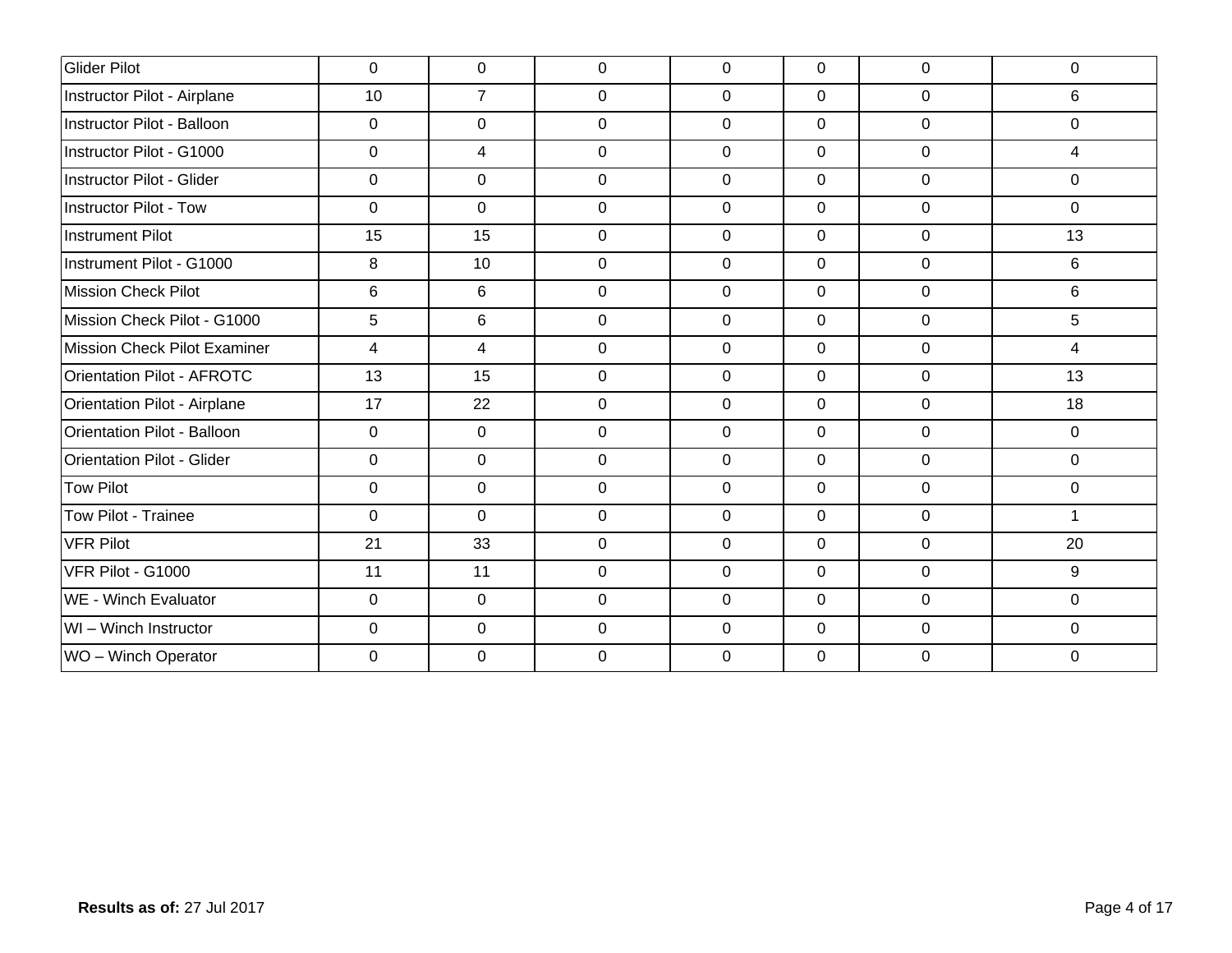## **Requirements**

It is MAWG's desire to continue to train the total ES mission force to adequately respond to real world missions as assigned. By maintaining an adequate number of personnel to meet these needs we will be able to meet the challenges when they arise.

Our staffing requirements are intended to provide resources for 1) 4 complete aircrews for each aircraft, 2) 1 substantial ground team or 4 UDF teams, and 3) 4 fully staffed Incident Command Teams.

## **Requirements Training Goals**

| Position                                                                                    | <b>Previously</b><br>Qualified | <b>Currently Qualified</b> | <b>Short Term</b><br>Requirement | Long Term<br><b>Requirement</b> | <b>Short Term</b><br><b>Training Goal</b> | <b>Long Term</b><br><b>Training Goal</b> |  |  |  |  |  |
|---------------------------------------------------------------------------------------------|--------------------------------|----------------------------|----------------------------------|---------------------------------|-------------------------------------------|------------------------------------------|--|--|--|--|--|
| <b>Communications</b>                                                                       |                                |                            |                                  |                                 |                                           |                                          |  |  |  |  |  |
| ICUT - Introductory<br>Communications User Training                                         | 118                            | 223                        | 210                              | 220                             | U                                         |                                          |  |  |  |  |  |
|                                                                                             |                                |                            | <b>Counter Drug</b>              |                                 |                                           |                                          |  |  |  |  |  |
| CD - Counterdrug                                                                            | 20                             | 16                         | 15                               | 15                              |                                           |                                          |  |  |  |  |  |
|                                                                                             |                                |                            | <b>Emergency Services</b>        |                                 |                                           |                                          |  |  |  |  |  |
| ADIS - Aerial Digital Imaging<br><b>System Operator</b>                                     | 0                              |                            | $\Omega$                         | $\Omega$                        |                                           | U                                        |  |  |  |  |  |
| <b>AOBD - Air Operations Branch</b><br>Director                                             | 9                              | 11                         | 8                                | 10                              |                                           | 0                                        |  |  |  |  |  |
| AP - Airborne Photographer                                                                  | 13                             | 16                         | 16                               | 20                              |                                           |                                          |  |  |  |  |  |
| <b>CERT - Community Emergency</b><br>Response Team                                          | 9                              | 15                         | U                                | $\Omega$                        |                                           |                                          |  |  |  |  |  |
| CUL - Communications Unit Leader                                                            | 9                              | 9                          | 8                                | 10                              | $\Omega$                                  |                                          |  |  |  |  |  |
| <b>FASC - Finance/Admin Section</b><br>Chief                                                | 3                              |                            | 8                                | 10                              |                                           |                                          |  |  |  |  |  |
| <b>FLM - Flight Line Marshaller</b>                                                         | $\overline{2}$                 |                            |                                  | 6                               | O                                         |                                          |  |  |  |  |  |
| <b>FLS</b> - Flight Line Supervisor                                                         |                                |                            |                                  | 2                               |                                           |                                          |  |  |  |  |  |
| <b>GBD - Ground Branch Director</b>                                                         | 8                              |                            | 8                                | 10                              |                                           | 3                                        |  |  |  |  |  |
| <b>GIIEP</b> - Geospatial Information<br>Interoperability Exploitation Portable<br>Operator | ი                              |                            |                                  | 6                               |                                           |                                          |  |  |  |  |  |
| <b>GTL - Ground Team Leader</b>                                                             | 10                             | 10                         | 8                                | 10                              |                                           | $\Omega$                                 |  |  |  |  |  |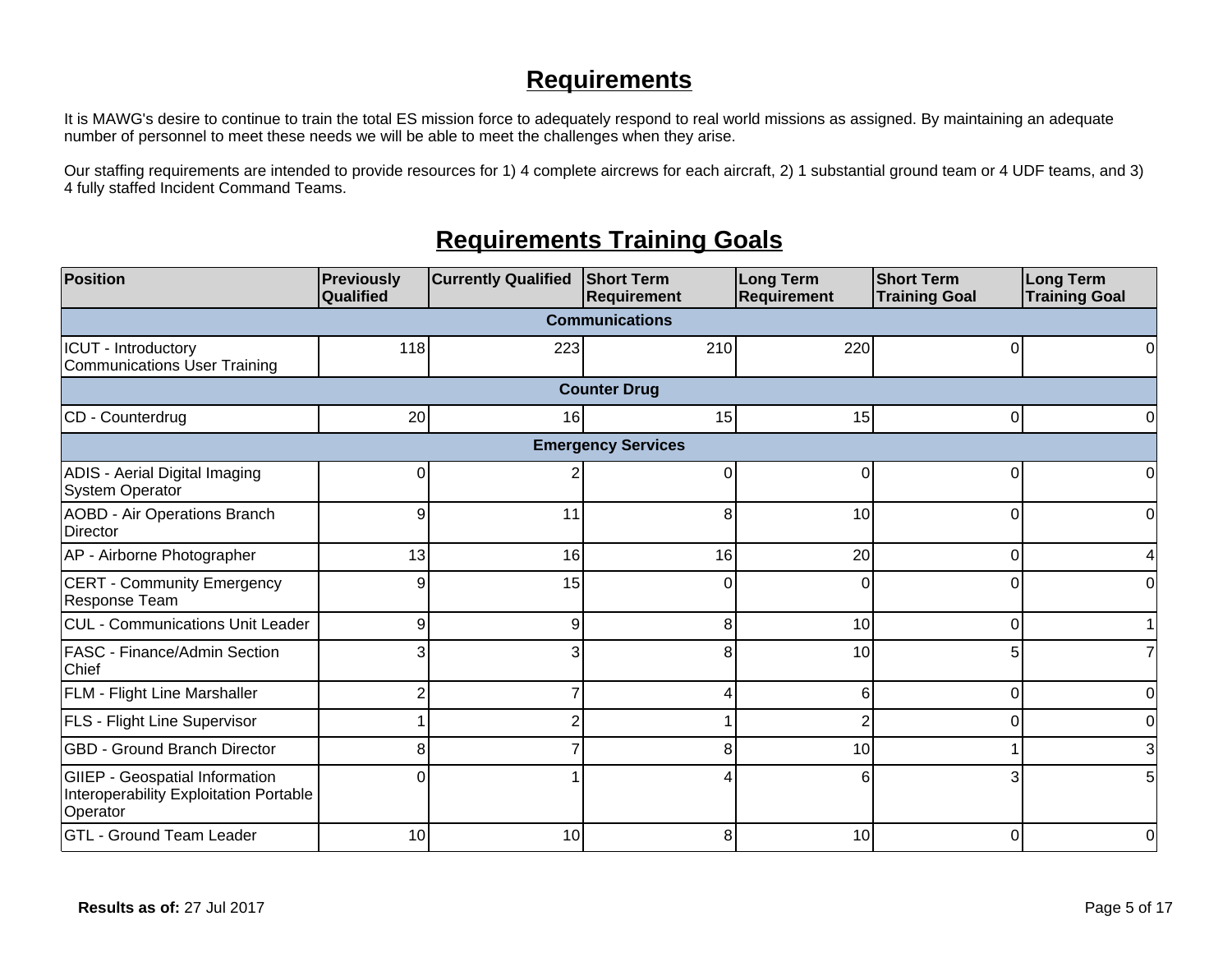| <b>GTM1 - Ground Team Member</b><br>Level 1  | 16             | 12             | 6                | 8                     |          | 0        |
|----------------------------------------------|----------------|----------------|------------------|-----------------------|----------|----------|
| <b>GTM2 - Ground Team Member</b><br>Level 2  | 21             | 18             | 12               | 15                    |          |          |
| <b>GTM3 - Ground Team Member</b><br>Level 3  | 37             | 36             | 25               | 30                    | ∩        |          |
| IC1 - Incident Commander Level 1             | 0              | 0              |                  |                       |          |          |
| IC2 - Incident Commander Level 2             | 3              |                |                  | $\overline{2}$        |          |          |
| IC3 - Incident Commander Level 3             | 6              | 5              |                  | 10                    |          |          |
| LO - Liaison Officer                         | 5              | 3              | 8                | 10                    |          |          |
| LSC - Logistics Section Chief                | $\overline{3}$ | $\overline{2}$ | 8                | 10                    | 6        |          |
| MC - Mission Chaplain                        | 1              |                |                  | 2                     | ∩        |          |
| MFC - Mountain Flying Certification          | $\overline{2}$ | 0              | $\Omega$         | $\boldsymbol{\Delta}$ | O        |          |
| MO - Mission Observer                        | 34             | 41             | 40               | 48                    |          |          |
| MP - SAR/DR Mission Pilot                    | 15             | 14             | 16               | 20                    |          |          |
| MRO - Mission Radio Operator                 | 45             | 41             | 40               | 48                    | 0        |          |
| MS - Mission Scanner                         | 60             | 56             | 50               | 60                    | ∩        |          |
| <b>MSA - Mission Staff Assistant</b>         | 39             | 33             | 40               | 48                    |          | 15       |
| MSO - Mission Safety Officer                 | 12             | 9              | 8                | 10                    |          |          |
| OSC - Operations Section Chief               | 6              | 5              | 8                | 10                    |          |          |
| PIO - Public Information Officer             | 6              | 5              | 8                | 10                    |          |          |
| <b>PSC - Planning Section Chief</b>          | 8              | 5              | 8                | 10                    |          |          |
| SMC/BISC - AFRCC SAR<br>Management Course    | 14             | 14             | 17               | 23                    |          |          |
| SPC - National Inland SAR Planning<br>Course | $\overline{2}$ | 3              |                  | 6                     |          |          |
| TMP - Transport Mission Pilot                | 30             | 19             | 20               | 24                    |          |          |
| <b>UDF - Urban Direction Finding</b><br>Team | 36             | 31             | 40               | 48                    |          | 17       |
| WS - Water Survival                          | $\overline{0}$ | 2              | $\Omega$         | $\mathbf 0$           | $\Omega$ | $\Omega$ |
|                                              |                |                | <b>Stan/Eval</b> |                       |          |          |
| <b>ATC - Auto Tow Crew Member</b>            | 0              | 0              | 0                | 0                     |          | U        |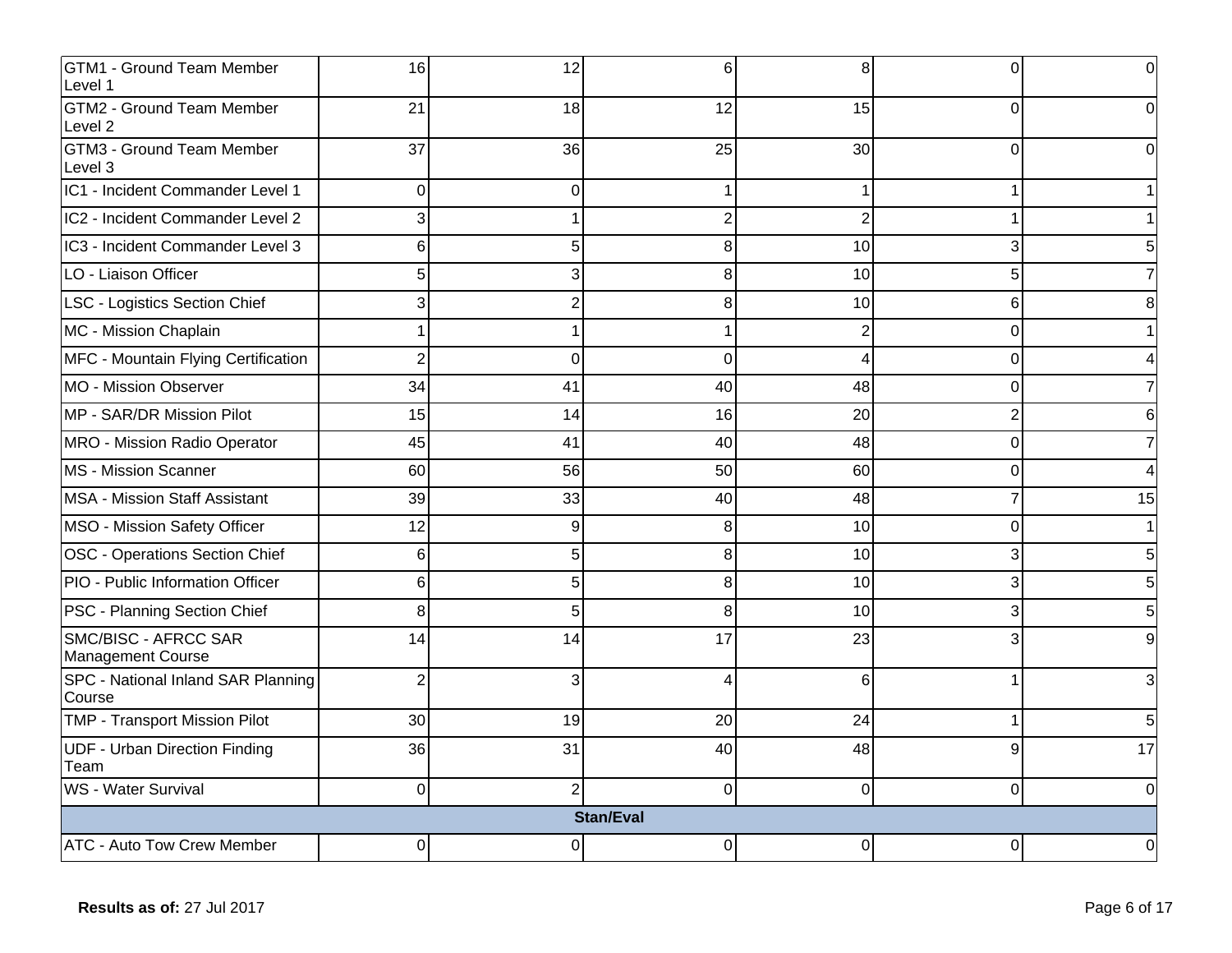| <b>ATE - Auto Tow Evaluator</b>   | 0              | $\Omega$ | 0        | $\Omega$ | $\Omega$ |  |
|-----------------------------------|----------------|----------|----------|----------|----------|--|
| <b>ATI - Auto Tow Instructor</b>  | 0              | 0        |          | $\Omega$ |          |  |
| <b>ATO - Auto Tow Operator</b>    | $\Omega$       | 0        | O        | $\Omega$ | U        |  |
| <b>Balloon Pilot</b>              | $\Omega$       | 0        | 0        | $\Omega$ | 0        |  |
| Check Pilot - Airplane            | 5              | 5        |          | 8        |          |  |
| Check Pilot - Balloon             | $\Omega$       | 0        | $\Omega$ | $\Omega$ | O        |  |
| Check Pilot - G1000               | 4              |          | 5        | 6        |          |  |
| Check Pilot - Glider              | $\Omega$       | ი        |          | $\Omega$ | U        |  |
| Check Pilot Examiner - Airplane   | 4              |          |          | 5        | ∩        |  |
| Check Pilot Examiner - Balloon    | $\Omega$       | 0        | O        | $\Omega$ | ∩        |  |
| Check Pilot Examiner - Glider     | 0              | 0        | $\Omega$ | $\Omega$ | 0        |  |
| Glider Pilot                      | $\Omega$       | 0        | 0        | 0        | 0        |  |
| Instructor Pilot - Airplane       | 7              | 6        | 6        | 8        | 0        |  |
| Instructor Pilot - Balloon        | $\Omega$       | U        | ∩        | $\Omega$ | ∩        |  |
| Instructor Pilot - G1000          | 4              |          |          | 5        | ∩        |  |
| Instructor Pilot - Glider         | $\overline{0}$ | 0        | 0        | $\Omega$ |          |  |
| Instructor Pilot - Tow            | $\overline{0}$ | 0        | 0        | $\Omega$ | 0        |  |
| Instrument Pilot                  | 15             | 13       | 13       | 16       | O        |  |
| Instrument Pilot - G1000          | 10             | 6        |          | 8        |          |  |
| Mission Check Pilot               | 6              | 6        | 6        |          | 0        |  |
| Mission Check Pilot - G1000       | 6              | 5        |          | 6        | ∩        |  |
| Mission Check Pilot Examiner      | 4              | Δ        |          | 5        |          |  |
| Orientation Pilot - AFROTC        | 15             | 13       | 13       | 15       | 0        |  |
| Orientation Pilot - Airplane      | 22             | 18       | 17       | 20       | 0        |  |
| Orientation Pilot - Balloon       | 0              | 0        | $\Omega$ | $\Omega$ | U        |  |
| <b>Orientation Pilot - Glider</b> | $\Omega$       | 0        | 0        | $\Omega$ | O        |  |
| Tow Pilot                         | $\Omega$       | 0        | O        | $\Omega$ | ∩        |  |
| Tow Pilot - Trainee               | $\Omega$       |          | 0        | $\Omega$ | U        |  |
| VFR Pilot                         | 33             | 20       | 20       | 24       |          |  |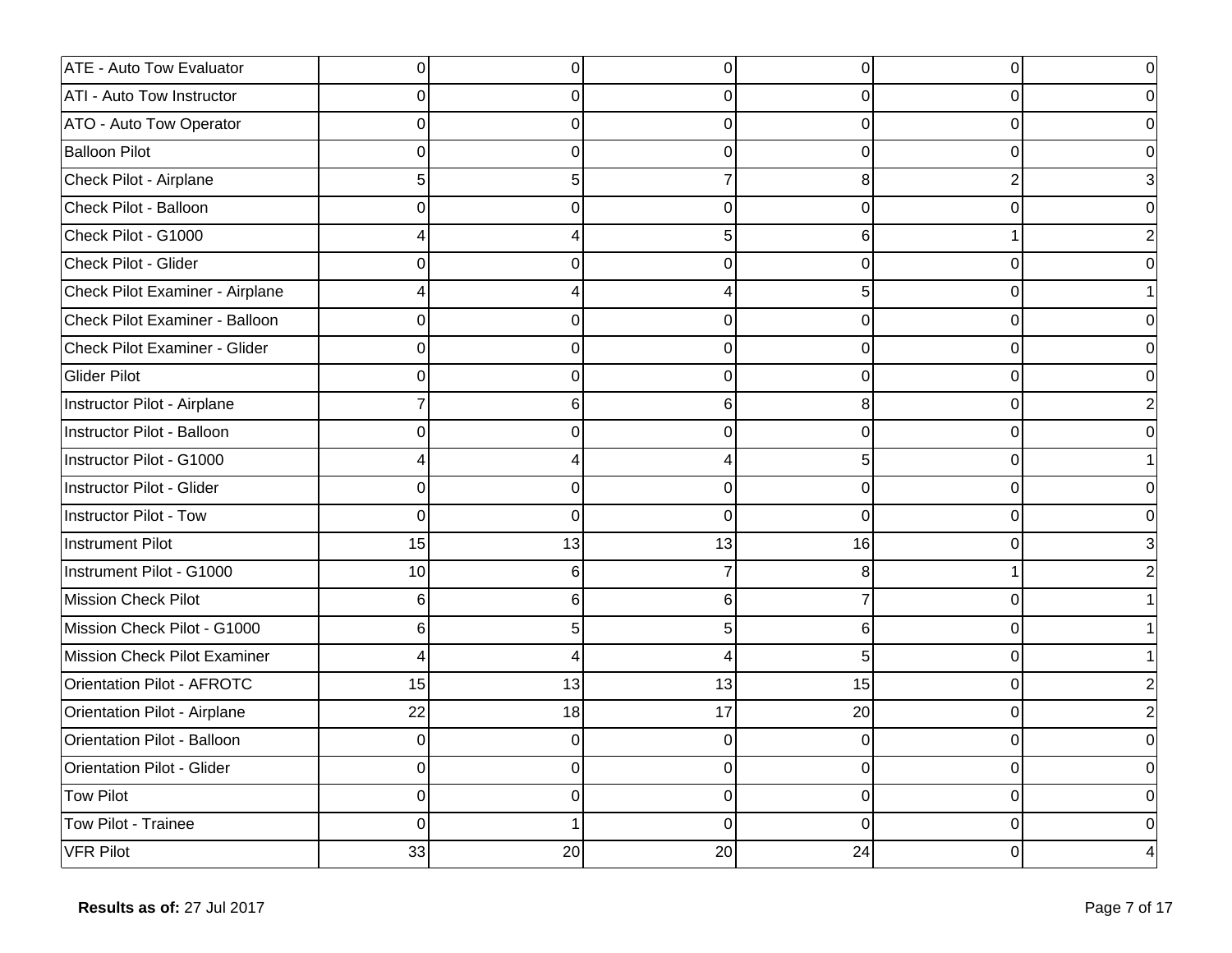| $VFR$ Pilot - G1000      |  | 10I |  |  |
|--------------------------|--|-----|--|--|
| WE - Winch Evaluator     |  |     |  |  |
| $ W $ – Winch Instructor |  |     |  |  |
| $ WO -$ Winch Operator   |  |     |  |  |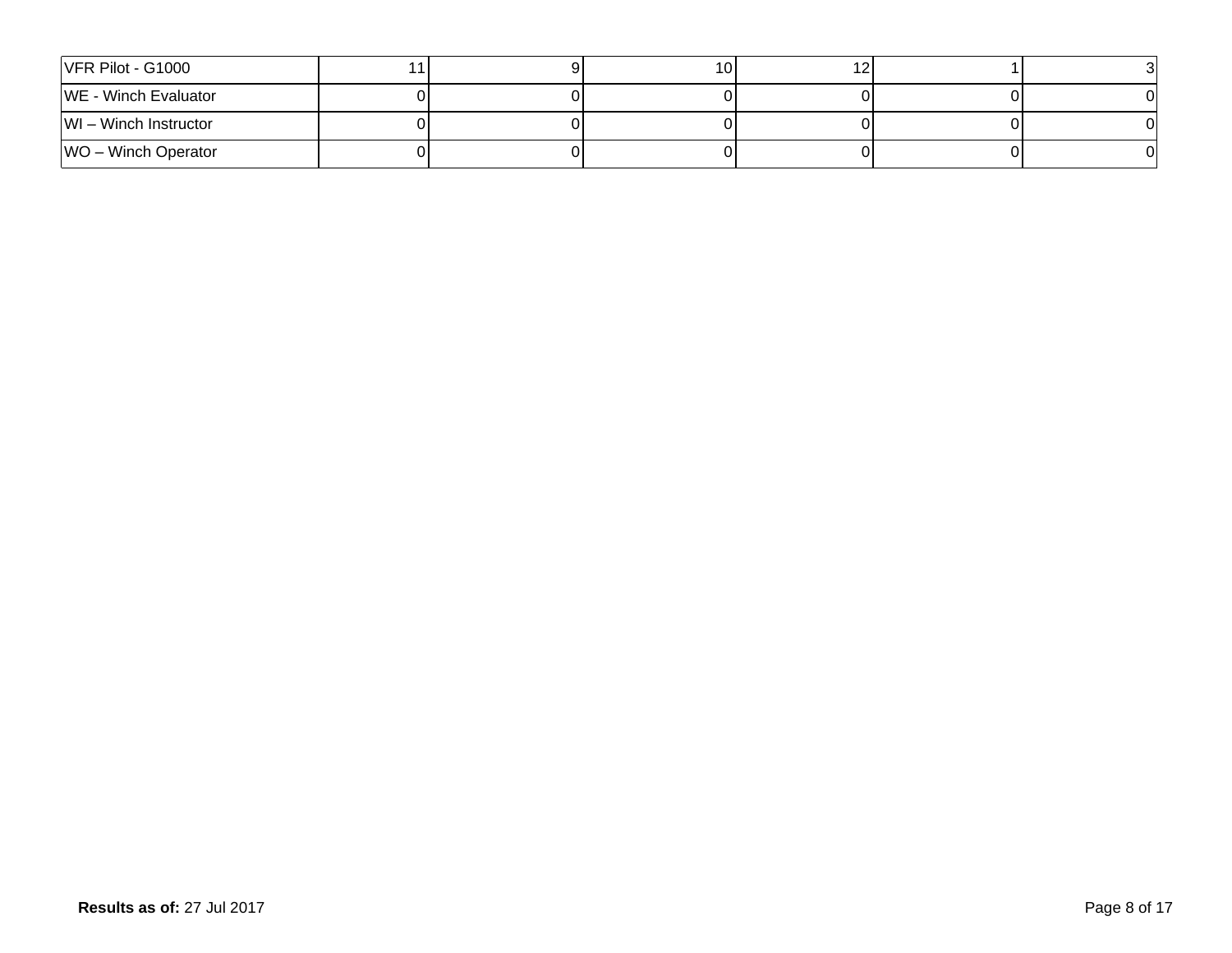### **Goals, Objectives & Tasks**

1. Maintain and grow mission capability – CAP must maintain its existing force, and truly increase the number of mission qualified personnel it has in order to answer day to day mission requirements and develop the capacity to sustain operations lasting longer than a few days.

- CAP must maintain and grow our numbers of mission qualified personnel.
	- ƕ Regular exercises should be conducted to prepare aircrews, ground teams, and incident staff to support typical missions.
	- ƕ Wings should conduct schools at least annually for aircrews, ground teams, and incident staff.
	- Units need to be empowered to conduct training at the lowest level possible in order to feed trainees into the qualification pipeline.
	- Conduct CAPFs 5 & 91 evaluations.
- Qualified personnel must maintain proficiency.
	- Conduct small training missions focused in specific specialty areas so that aircrews, ground teams, and incident staff can remain current and learn from each other.
	- ƕ Encourage both funded and unfunded use of pilot proficiency profiles and self-conducted pilot proficiency flight guidelines by pilots with instructors and other crew members where possible.
- Maintain and grow the pool of qualified supervisors, evaluators, instructors, and check pilots to ensure new personnel have leaders and mentors prepared to help them progress through qualification tracks.
	- ƕ Conduct National Check Pilot Standardization Courses.
	- Conduct Flight Clinics.
	- Conduct training for all skills evaluators.

2. Integrate with our neighbors – in order to create a seamless operating capability, we must work more closely with our geographic neighbors and implement best practices from across our wings and regions both internally and externally. This will build our CAP capacity, and increase our relevance with customers. We are only value added if we are utilized. We need to build faith and confidence with other members of the response community so they immediately think of us and are comfortable tasking and using us.

- Train Together
	- Personnel near bordering wings or regions should look at opportunities to cross train with their counterparts across the border. Look for flight clinics, schools, and other training where a synergy can be achieved. Offer more than you get.
	- Personnel near bordering wings or regions should work with their counterparts to develop mutual training opportunities. Look for training iterations where outside experts are part of the training.
	- Take advantage of wing and regional training opportunities like wing and region emergency services academies and conferences.
	- Take advantage of national training opportunities at the National Emergency Services Academy (NESA) and the CAP Annual Conference.
	- Take advantage of training provided by customers and counterparts like state emergency management agencies, the Emergency Management Institute, the Center for Domestic Preparedness, International Association for Emergency Management conferences, National Association for Search and Rescue courses and conferences, and FAA clinics.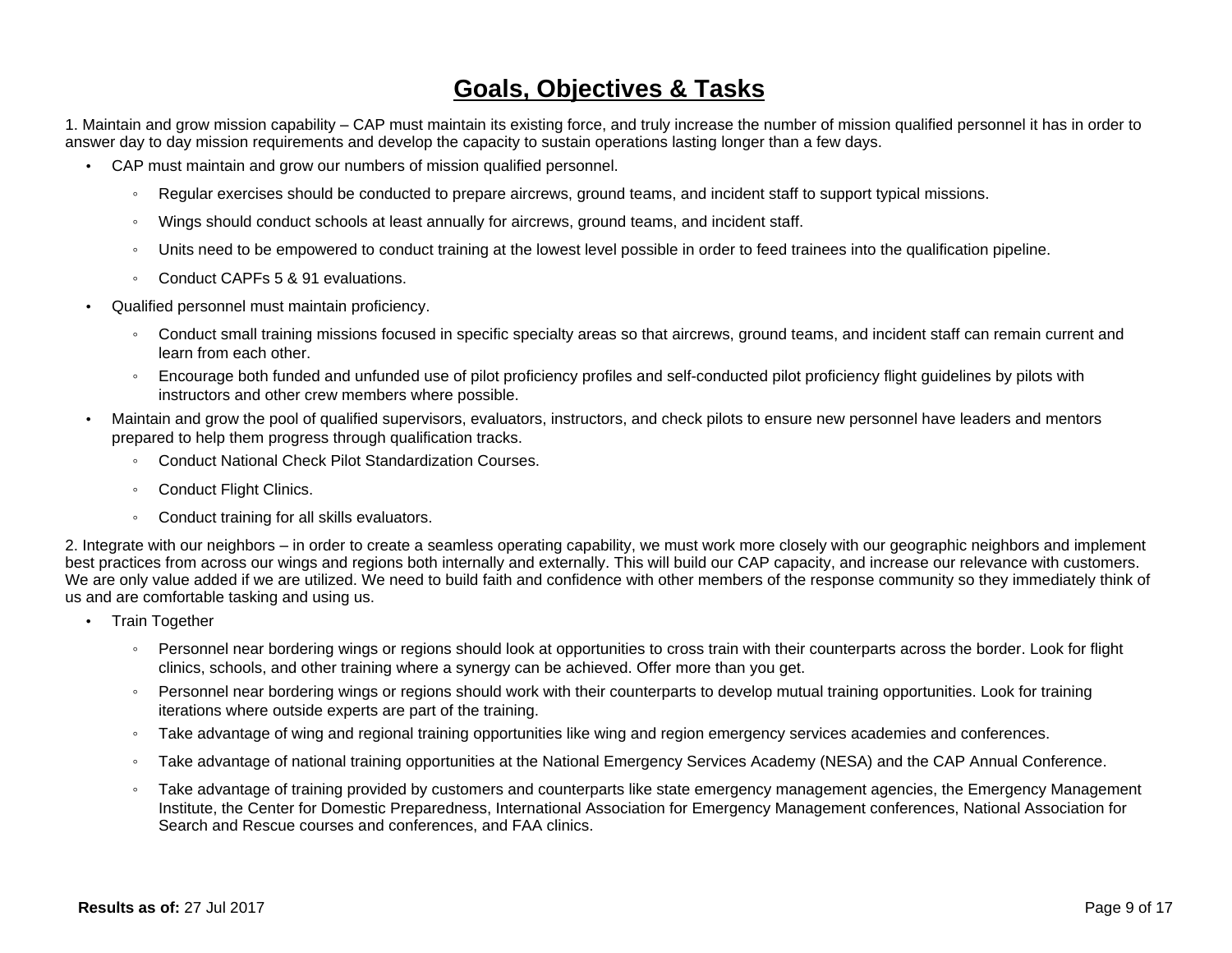- Exercise Together
	- Units and personnel near the bordering wing or region should work with their counterparts to develop exercises that cross the geographic boundaries of their neighbors.
	- Units and personnel near a bordering wing or region should work with their counterparts to conduct interoperability training. Encourage staff to work on each other's mission, and aircrews and ground teams to work under another wing or regions staff. Conduct cross border team events. Host their mission resources and work through the administrative hurdles to allow them access to critical systems, communications and mission materials.
	- Participate in the annual communications exercise as well as joint regional and wing exercises to build experience.
	- Encourage regular participation in communications nets by the entire community, not just top personnel.
	- Participate in state emergency management exercises, and invite state emergency management personnel and other agencies to monitor, audit, or participate in CAP exercises and complex training scenarios.
	- Participate in FEMA Region Exercises.
	- Participate in National Level Exercise events in your jurisdictions.
- 3. Evaluate and inspect to ensure that CAP can meet mission requirements, and provide training to correct deficiencies.
	- Each wing will be evaluated to determine if it can meet mission requirements every 2 years.
		- Conduct training to prepare for evaluations regularly, and remedial training when necessary.
		- Conduct evaluated missions in each wing once every two years.
	- Subordinate Units Inspections (SUIs) must be conducted for every unit every two years.
		- ƕ Accomplish SUIs.
		- ƕ Answer SUI discrepancies.

#### 4. Fly cadets

- Fly approximately 40,000 cadet orientation flights across the CAP fleet of powered and glider aircraft. Emphasis should be placed on getting new cadets members flown as soon after joining as possible.
	- ƕ Fly approximately 32,000 front and back seat powered cadet orientation flights.
	- Fly approximately 8,000 glider orientation flights.

#### 5. Increase Mission Base Staff proficiency and depth

- For every wing to be able to field a complete and proficient IMT.
	- ƕ Wings should identify deficiencies in specialty tracks related to mission base personnel.
	- If a wing is not able to support the training necessary to mitigate their deficiency, they are to reach out to NER to aguire the required training.
- For IMTs to be able to interface with the Region Coordination Center
	- Each Wing will be required to have an IMT interface with an RCC at least once in FY18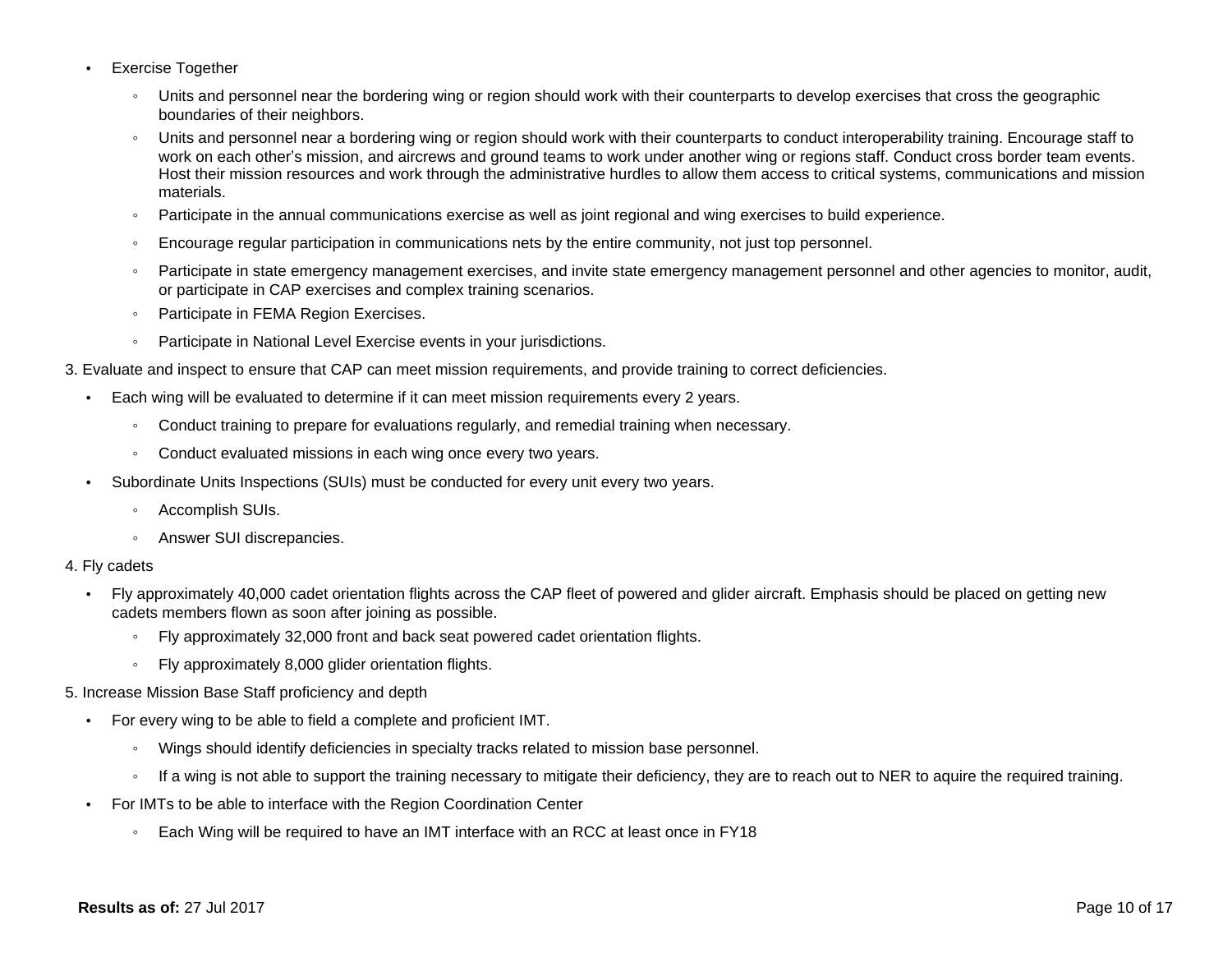- 6. Increase situational awareness of resources outside of member Wing and the Region
	- To widen the scope of possible missions that can be accomplished by the NER and CAP as a whole.
		- Director of Operations meetings will be held at a minimum of quarterly.
		- Region wide Incident Commander best practices webinar will be held
		- STRATOPS will be held to discuss in person difficulties and successes that face the NER and it's member wings.
- 7. Wing training and growth will be in Concert with Region and National goals, as well as the needs of MAWG.
	- Provide both actual and table top training to increase the efficiency of existing members and encourage training to members wishing to gain experience and qualifications. We will continue to intergrate CISM teams into the training scenarios to increase a greater awareness of the CISM and its value.
		- Planned monthly directed activities.
- 8. MAWG will continue to develop an airborne photography program that meets the needs of our various customers, such as FEMA, MEMA, USACE.
	- Provide table top and flying training to develop and increase proficiency.
		- ƕ Use of new equipment and practical use of the equipment to deliver product.
- 9. Provide ground and air training for G1000. Provide proficiency for Mission Pilots and Observers on the utilization of the glass cockpit.
	- Provide group training on the operations of the G1000 cockpit and during training activities allow for the development of proficiencies.
		- ƕ Utilize the ground power unit for hands on training. Include this as part of the Mission Aircrew Academy training.
	- Provide individual hands-on training in the context of training exercises.
		- During exercises rotate mission observers through aircraft with the G1000 in order to give them hands-on experience.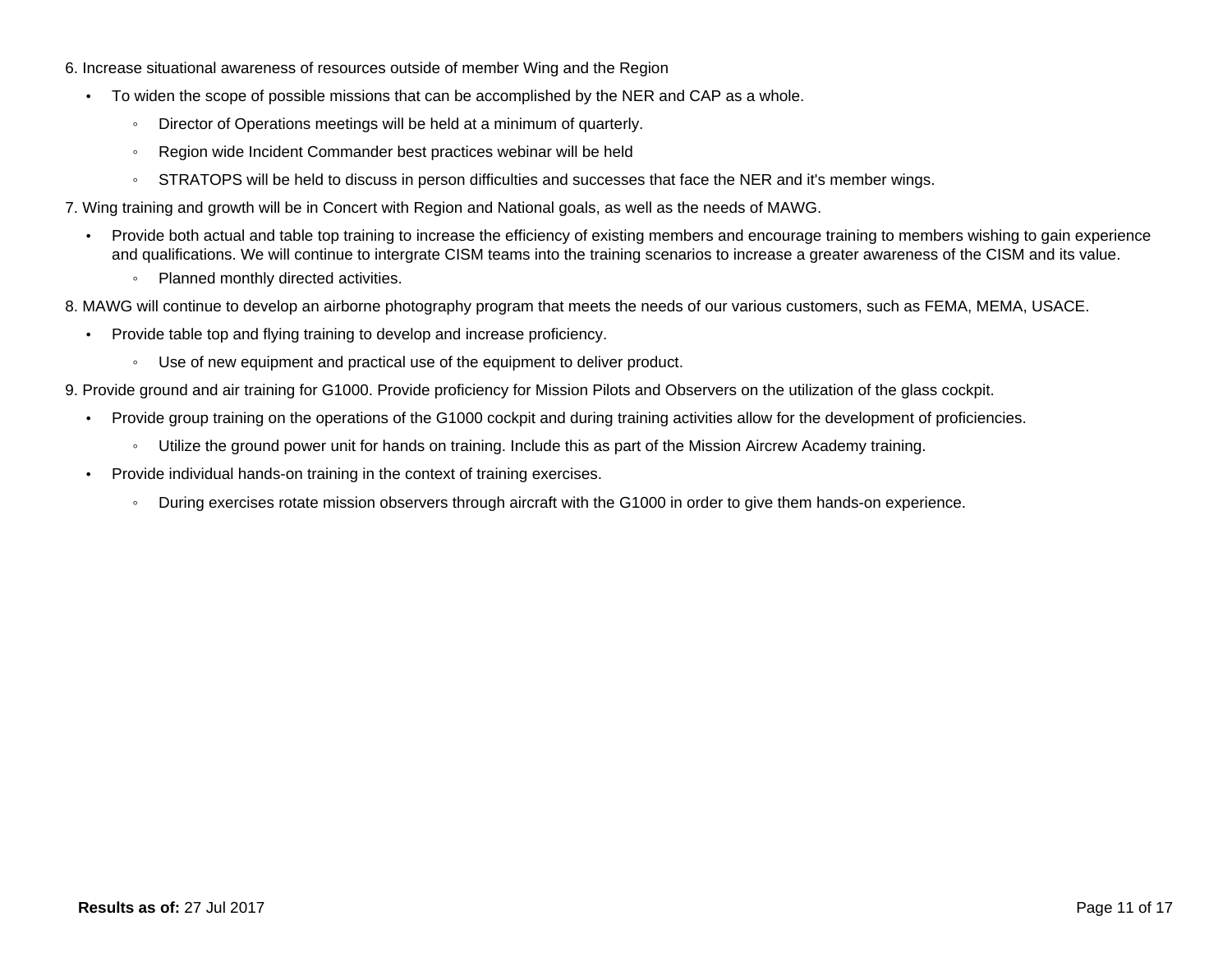## **SUI Planning**

| <b>Month</b> | <b>Number Of SUIs</b> | <b>Budget</b> |
|--------------|-----------------------|---------------|
| Oct          |                       | \$0.00        |
| Nov          |                       | \$50.00       |
| Dec          |                       | \$0.00        |
| Jan          |                       | \$0.00        |
| Feb          |                       | \$0.00        |
| Mar          | 0                     | \$0.00        |
| Apr          |                       | \$0.00        |
| May          |                       | \$50.00       |
| Jun          |                       | \$50.00       |
| Jul          |                       | \$50.00       |
| Aug          |                       | \$0.00        |
| Sep          |                       | \$50.00       |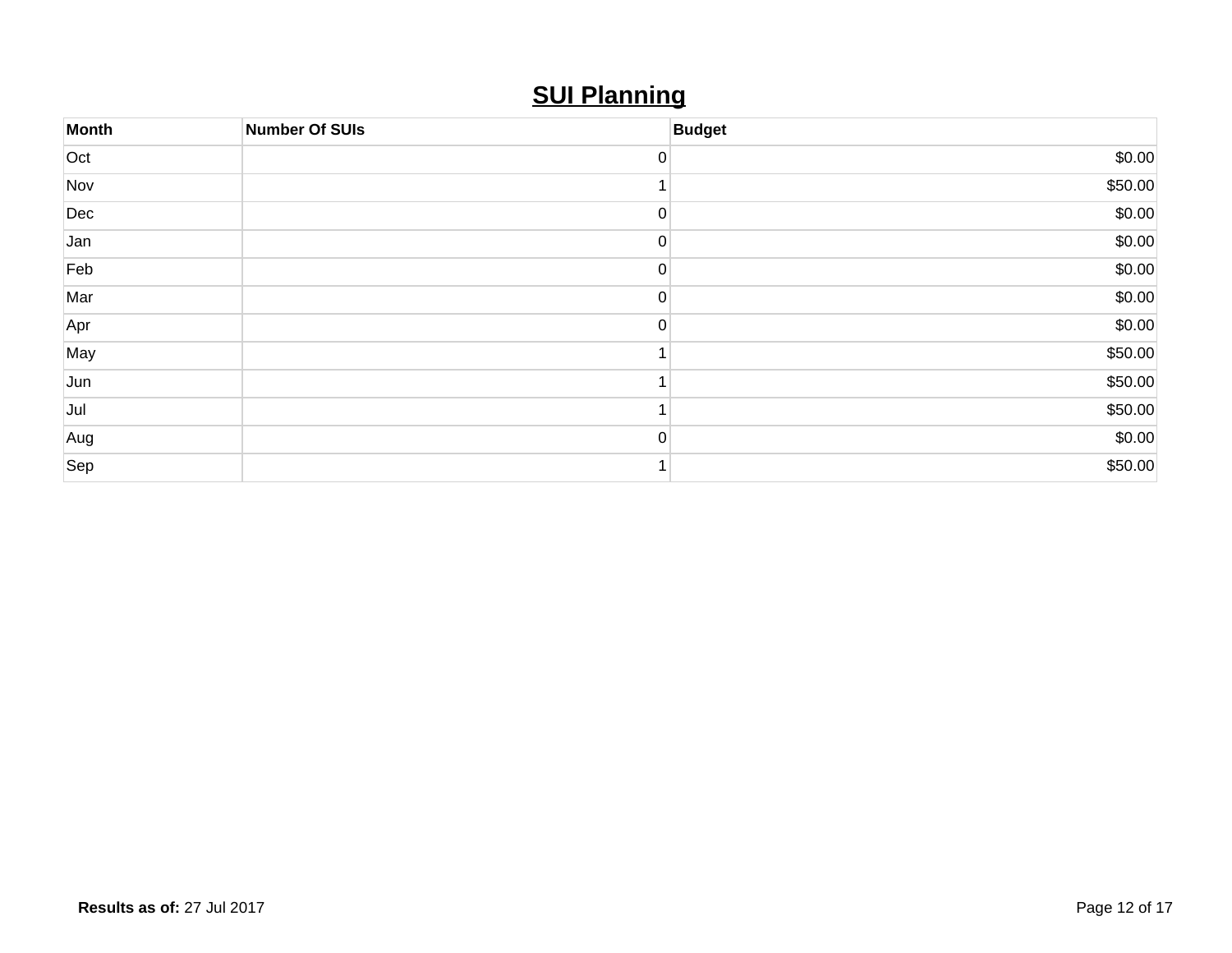## **Proficiency Flights**

| Month | <b>Number Of Proficiency Flights</b> | <b>Budget</b> |
|-------|--------------------------------------|---------------|
| Oct   |                                      | \$328.00      |
| Nov   |                                      | \$328.00      |
| Dec   | 3                                    | \$246.00      |
| Jan   |                                      | \$246.00      |
| Feb   | 3                                    | \$246.00      |
| Mar   | 3                                    | \$246.00      |
| Apr   |                                      | \$328.00      |
| May   |                                      | \$328.00      |
| Jun   | 5                                    | \$410.00      |
| Jul   |                                      | \$328.00      |
| Aug   |                                      | \$328.00      |
| Sep   |                                      | \$328.00      |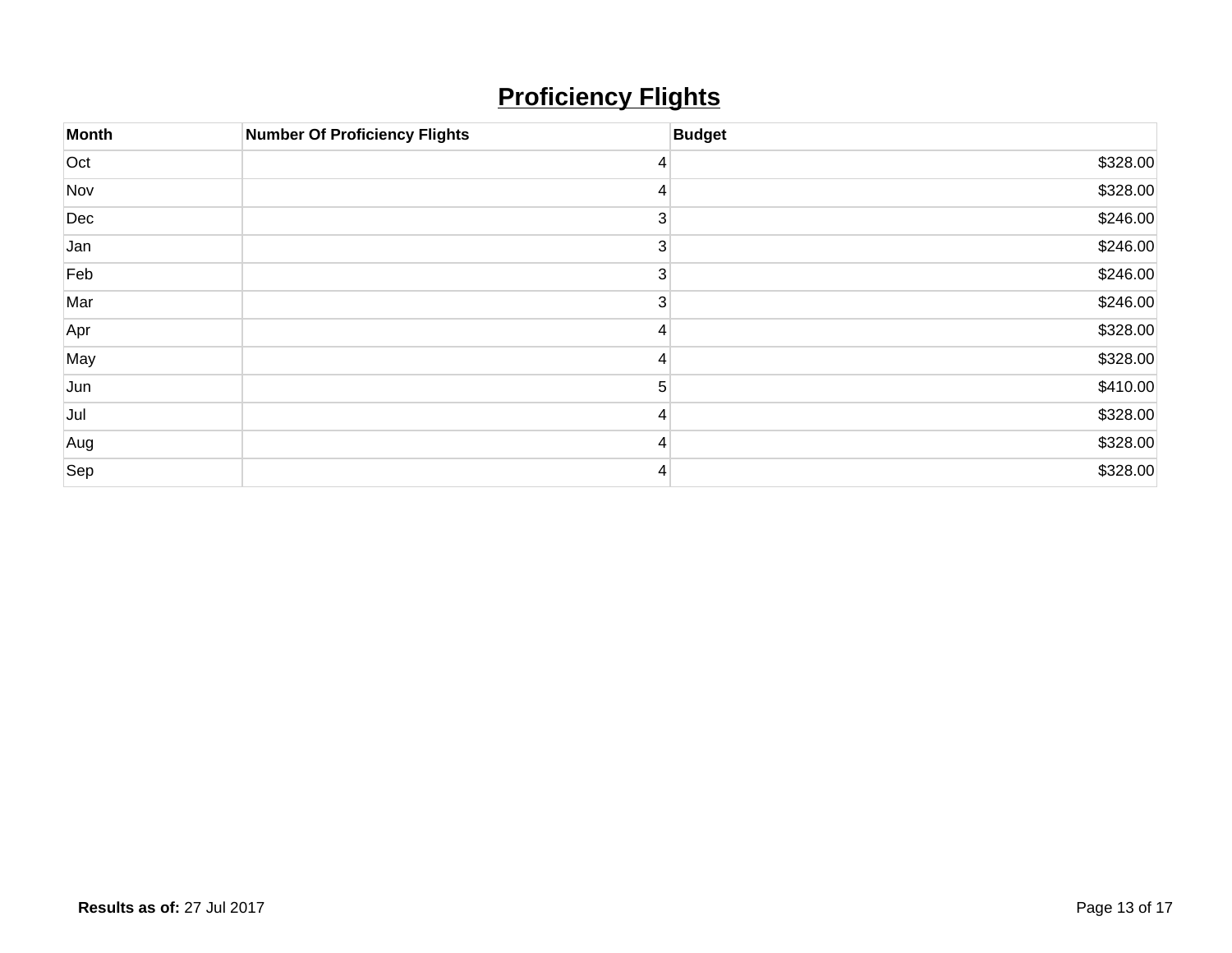## **Orientation Flights**

| <b>Month</b> | <b>Number Of Front Seat</b><br><b>Orientation Flights</b> | <b>Number Of Back Seat</b><br><b>Orientation Flights</b> | <b>Powered Budget</b> | <b>Number Of Glider Orientation</b><br><b>Flights</b> | <b>Glider Budget</b> |
|--------------|-----------------------------------------------------------|----------------------------------------------------------|-----------------------|-------------------------------------------------------|----------------------|
| Oct          | 40                                                        | 32                                                       | \$2640.00             | 0                                                     | \$0.00               |
| Nov          | 20                                                        | 16                                                       | \$1320.00             |                                                       | \$0.00               |
| Dec          | 16                                                        | 12                                                       | \$1056.00             |                                                       | \$0.00               |
| Jan          | 25                                                        | 20                                                       | \$1650.00             |                                                       | \$0.00               |
| Feb          | 35                                                        | 28                                                       | \$2310.00             | $\Omega$                                              | \$0.00               |
| Mar          | 15                                                        | 12                                                       | \$990.00              |                                                       | \$0.00               |
| Apr          | 51                                                        | 40                                                       | \$3366.00             | 0                                                     | \$0.00               |
| May          | 32                                                        | 25                                                       | \$2112.00             | 0                                                     | \$0.00               |
| Jun          | 38                                                        | 30                                                       | \$2508.00             | $\Omega$                                              | \$0.00               |
| Jul          | 31                                                        | 24                                                       | \$2046.00             | 0                                                     | \$0.00               |
| Aug          | $\Omega$                                                  | $\Omega$                                                 | \$0.00                | $\Omega$                                              | \$0.00               |
| Sep          | 0                                                         |                                                          | \$0.00                | 0                                                     | \$0.00               |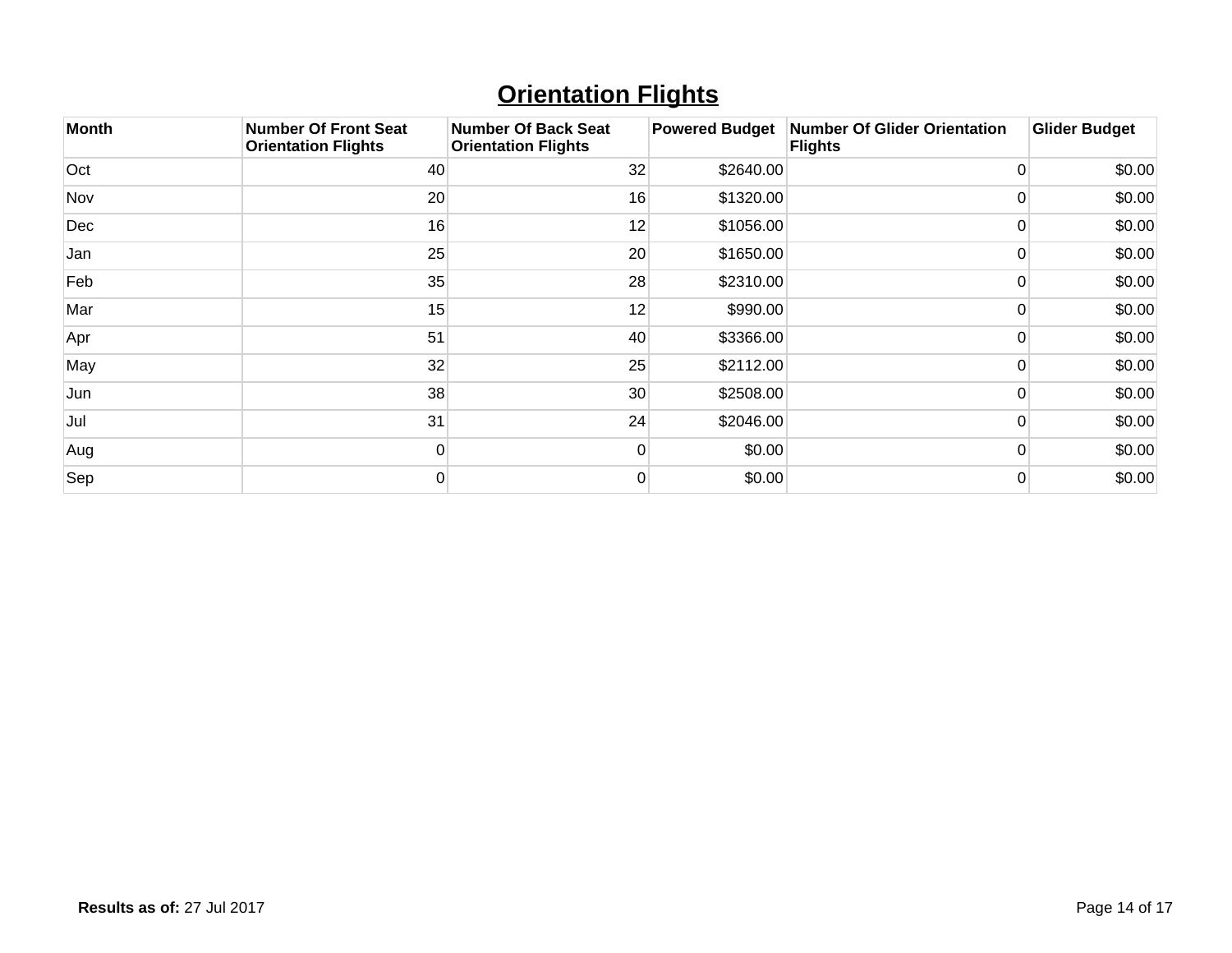## **Flight Evaluations**

| Month | <b>Number Of CAPF5s</b> | <b>CAPF5s Budget</b> | <b>Number Of CAPF91s</b> | <b>CAPF91s Budget</b> |
|-------|-------------------------|----------------------|--------------------------|-----------------------|
| Oct   |                         | \$82.00              | O                        | \$0.00                |
| Nov   |                         | \$164.00             | 0                        | \$0.00                |
| Dec   |                         | \$82.00              | 0                        | \$0.00                |
| Jan   | 0                       | \$0.00               | 0                        | \$0.00                |
| Feb   | 2                       | \$164.00             |                          | \$82.00               |
| Mar   |                         | \$82.00              |                          | \$82.00               |
| Apr   |                         | \$82.00              | 0                        | \$0.00                |
| May   | 3                       | \$246.00             |                          | \$82.00               |
| Jun   | 3                       | \$246.00             |                          | \$328.00              |
| Jul   | 6                       | \$492.00             | 0                        | \$0.00                |
| Aug   | 3                       | \$246.00             | 2                        | \$164.00              |
| Sep   |                         | \$82.00              |                          | \$82.00               |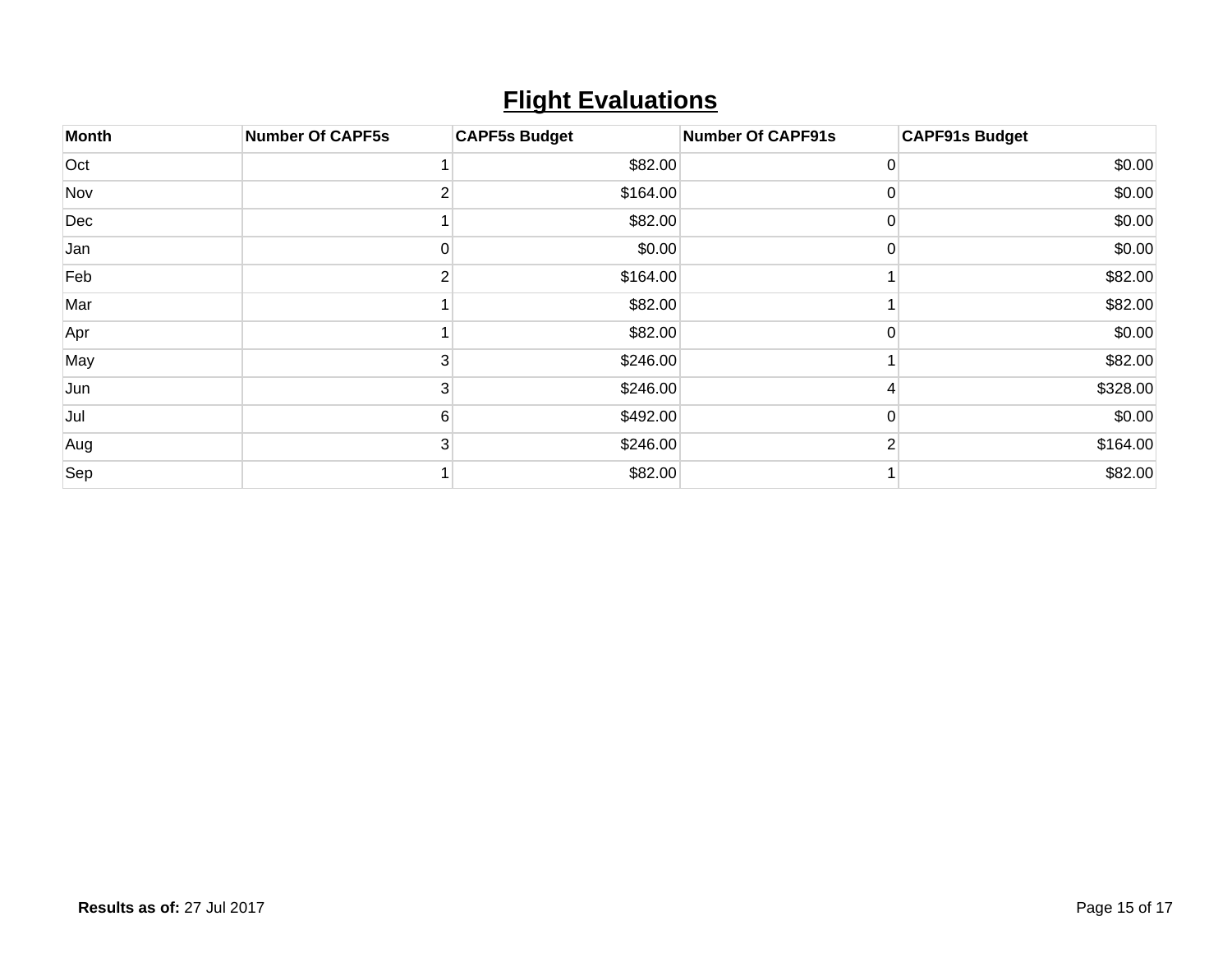## **Budget**

| Priority | <b>Type</b>                    | <b>Mission Name</b>                                              | <b>Dates</b>                        | Unit/s     | <b>POC</b>                | Objective/s                                                 | <b>Budget</b>     | <b>Description</b>                                                                                                                                           |
|----------|--------------------------------|------------------------------------------------------------------|-------------------------------------|------------|---------------------------|-------------------------------------------------------------|-------------------|--------------------------------------------------------------------------------------------------------------------------------------------------------------|
|          | <b>SAR</b><br><b>TRAINING</b>  | September Incident 01 Sep 2018 ALL<br>Staff Tabletop<br>Exercise | $30$ Sep<br>2018                    |            | Director of<br>Operations | 1.a/1.b/5.a/5.b/7.a                                         | \$250 - \$350     | Training and tabletop<br>exercise for Incident<br>Staff to include NER<br>RCC coordination.                                                                  |
| 1        | <b>FLIGHT</b><br><b>CLINIC</b> | May Flight Clinic                                                | 01 May 2018 ALL<br>$31$ May<br>2018 |            | Director of<br>Operations | 1.a/1.b/7.a/9.a/9.b                                         | \$750 -<br>\$1000 | This will be a pilot<br>flight clinic to include<br>flight and ground<br>training.                                                                           |
| 11       | <b>SAR</b><br><b>TRAINING</b>  | June Joint<br>DF/AP/CIS<br>Exercise                              | 01 Jun 2018<br>30 Jun<br>2018       | <b>ALL</b> | Director of<br>Operations | 1.a/1.b/2.b/5.a/5.b/<br>7.a/8.a/9.b                         | \$800 -<br>\$1000 | Joint exercise with<br>another Wing (TBD).<br>To include DF, CIS,<br><b>NER RCC</b><br>coordination.                                                         |
| 2        | <b>SAR</b><br><b>TRAINING</b>  | November<br><b>UDF/AP/CIS</b><br>Exercise                        | 01 Nov 2017 ALL<br>30 Nov<br>2017   |            | Director of<br>Operations | 1.a/1.b/5.a/7.a/8.a/<br>9.b                                 | \$750 -<br>\$1000 | Direction finding<br>mission following a<br>weather event that<br>also requires airborne<br>photography and<br>support of a critical<br>incident stress team |
| 2        | <b>SAR</b><br><b>TRAINING</b>  | February<br>UDF/AP/CIS<br>Exercise                               | 01 Feb 2018 ALL<br>28 Feb<br>2018   |            | Director of<br>Operations | 1.a/1.b/5.a/7.a/8.a/ \$500 - \$750 UDF, AP, CIST<br>9.a     |                   | training                                                                                                                                                     |
| 2        | <b>DR</b><br><b>TRAINING</b>   | March Disaster<br>Assessment<br>Exercise                         | 01 Mar 2018 ALL<br>31 Mar<br>2018   |            | Director of<br>Operations | $1.a/1.b/5.a/7.a/8.a/\sqrt{500 - $750}$<br>9.b              |                   | Disaster Assessment<br>(air and ground) and<br><b>Critical Incident Stress</b><br>Team training                                                              |
| 3        | <b>SAR</b><br><b>TRAINING</b>  | October<br>DF/AP/CIS<br>Exercise                                 | 01 Oct 2017<br>31 Oct<br>2017       | ALL        | Director of<br>Operations | 1.a/1.b/5.a/7.a/8.a/ \$500 - \$750 Direction finding<br>9.b |                   | mission following a<br>weather event that<br>also requires airborne<br>photography and<br>support of a critical<br>incident stress team                      |